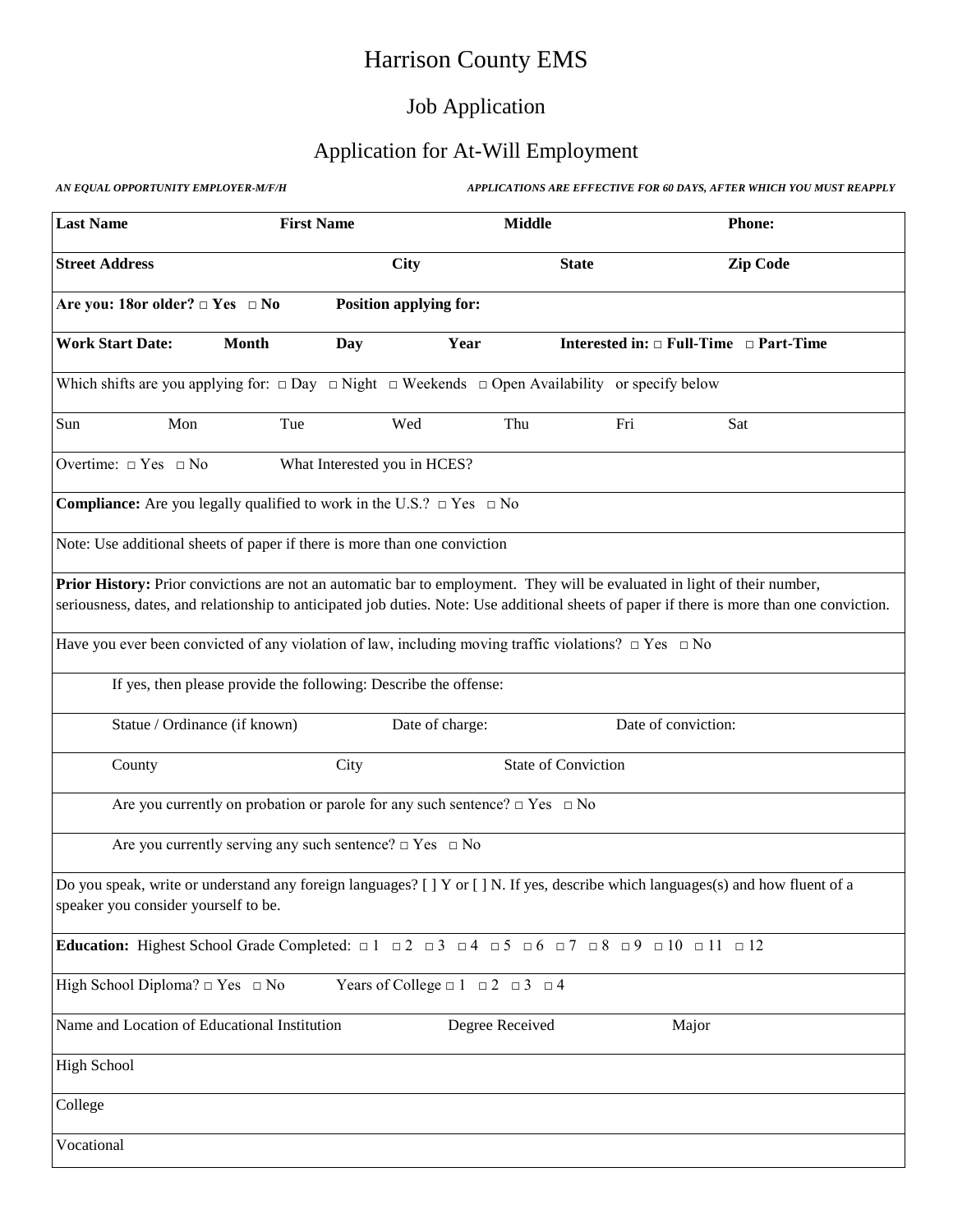| <b>References: Full Name</b>            | Address                                                                                                                                                                                                                                                           |     |                      | Phone Number               | Relationship |
|-----------------------------------------|-------------------------------------------------------------------------------------------------------------------------------------------------------------------------------------------------------------------------------------------------------------------|-----|----------------------|----------------------------|--------------|
|                                         |                                                                                                                                                                                                                                                                   |     |                      |                            |              |
| <b>Licenses Held: (Certifications):</b> |                                                                                                                                                                                                                                                                   |     |                      |                            |              |
| Type:                                   | License (Cert) Number                                                                                                                                                                                                                                             |     | Issued By:           |                            |              |
|                                         |                                                                                                                                                                                                                                                                   |     |                      |                            |              |
|                                         | Have you ever applied to / worked for HCES before? [ ] Y or [ ] N If yes, please explain (include date):                                                                                                                                                          |     |                      |                            |              |
|                                         | Work Experience: Start with the most recent work experience. Describe all traditional, military and voluntary work experience. Describe your<br>knowledge, skills and abilities that demonstrate your qualifications for the position for which you are applying. |     |                      |                            |              |
| Company No.1 (Present or most recent)   | Address/Phone Number                                                                                                                                                                                                                                              |     |                      |                            |              |
| Employed (Month & Year)                 | Rate of Pay: Start                                                                                                                                                                                                                                                | End | Average Hours Worked | Supervisor's Name/Position |              |
| Position Held                           | May We Contact This Employer $\Box$ Yes $\Box$ No                                                                                                                                                                                                                 |     | Reason for Leaving   |                            |              |
| Describe Your Duties:                   |                                                                                                                                                                                                                                                                   |     |                      |                            |              |
| Company No.2 (Present or most recent)   | Address/Phone Number                                                                                                                                                                                                                                              |     |                      |                            |              |
| Employed (Month & Year)                 | Rate of Pay: Start                                                                                                                                                                                                                                                | End | Average Hours Worked | Supervisor's Name/Position |              |
| <b>Position Held</b>                    | May We Contact This Employer $\Box$ Yes $\Box$ No                                                                                                                                                                                                                 |     | Reason for Leaving   |                            |              |
| Describe Your Duties:                   |                                                                                                                                                                                                                                                                   |     |                      |                            |              |
| Company No.3 (Present or most recent)   | Address/Phone Number                                                                                                                                                                                                                                              |     |                      |                            |              |
| Employed (Month & Year)                 | Rate of Pay: Start                                                                                                                                                                                                                                                | End | Average Hours Worked | Supervisor's Name/Position |              |
| Position Held                           | May We Contact This Employer $\Box$ Yes $\Box$ No                                                                                                                                                                                                                 |     | Reason for Leaving   |                            |              |
| Describe Your Duties:                   |                                                                                                                                                                                                                                                                   |     |                      |                            |              |

#### **Job Application Certification:**

I hereby certify that all facts on this job application and any attachments are true and complete. I also agree and understand that any falsification of this information may result in my immediate dismissal. I understand that all information on this job application is subject to verification and I consent to criminal history and background checks. I also agree that you may contact references and educational institutions listed on this application except for the particular employer(s) noted

\_\_\_\_\_\_\_\_\_\_\_\_\_\_\_\_\_\_\_\_\_\_\_\_\_\_\_\_\_\_\_\_\_\_\_\_\_\_\_\_\_\_\_\_\_\_\_\_\_\_\_\_\_\_\_\_\_\_\_\_\_\_\_\_\_\_\_\_\_\_\_\_\_\_\_\_. Furthermore I understand that if I am

hired, my employment can be terminated with or without cause at any time, at the discretion of either the company or myself.

| Date.<br>lał<br>n.<br>- 135<br>________________ |  |
|-------------------------------------------------|--|
|-------------------------------------------------|--|

*Discrimination in employment because of race, creed, color, national origin, ancestry, age, sex, physical or mental disabilities, sexual orientation, marital status or liability for service in the armed forces of the U.S. is prohibited by federal legislation and/or laws against discrimination in some* 

*states. HCES will offer reasonable accommodations to qualified disabled persons needling assistance with the application or interview process.*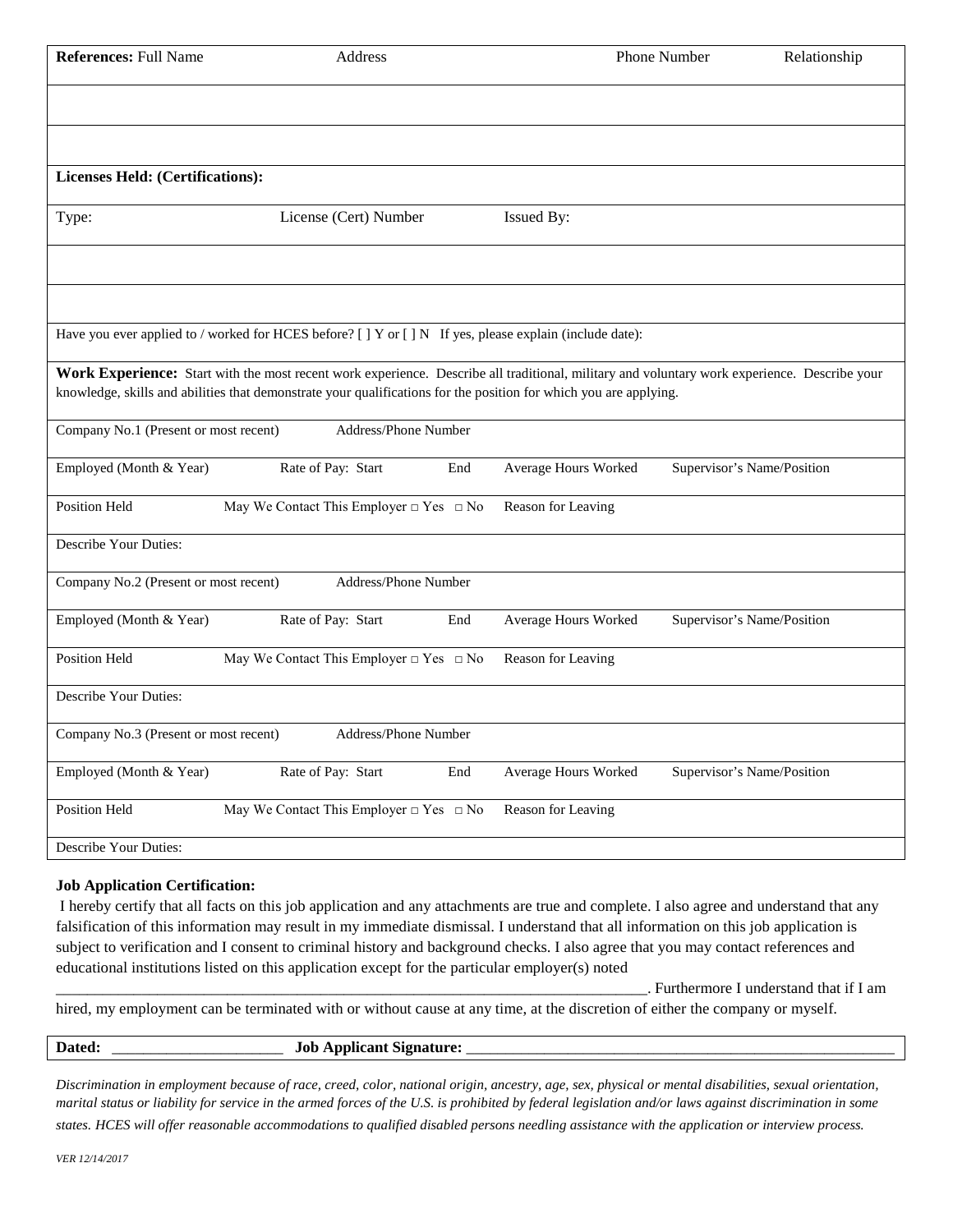## **702** Drug, Alcohol Use, and Testing

Effective Date: 10/31/2009 Revision Date: 9/01/2018

HCES is committed to providing a safe, productive and healthy work environment. That is the purpose of this policy. Since substance abuse poses a serious threat to the clients we serve and the health and safety of all employees, HCES will not tolerate substance abuse in the workplace and maintains a zero tolerance policy in this regard. Substance abuse occurs when an individual misuses alcohol, uses illegal drugs or misuses prescription and over-the-counter drugs and inhalants. This Substance Abuse policy is in effect at all of our facilities, on all HCES property, in any HCES-owned or leased vehicles, while on duty or immediately available for duty, and at all times with regard to illegal drugs.

It is a violation of HCES policy for any employee to:

- Use, possess, sell, trade, offer for sale, buy or otherwise engage in the distribution of any illegal drug or inhalant;
- Consume alcoholic beverages on HCES property;
- Report to work under the influence of alcohol or any illegal drug or inhalant;
- Test positive for alcohol or any illegal drug or inhalant;
- Refuse to be tested, tamper with or destroy a test sample, submit a false sample, or otherwise interfere with the integrity of any testing procedure; or,
- Misuse prescription or over-the-counter drugs in any manner that may result in job impairment or a positive drug test.

Employees violating this policy by either having a confirmed positive test result or by refusing to test or tampering with the test are subject to discharge. They may also forfeit their right to unemployment compensation. Further, employees who are impaired by drugs or alcohol or who refuse to test at the time they are injured may forfeit their right to worker's compensation benefits. In order to enforce HCES's zero tolerance policy, progressive discipline will not normally be applied to cases involving substance abuse. Violations of this policy will ordinarily result in termination of employment.

### **Drug/Inhalant/Alcohol Testing**

Employees will be tested for drugs, inhalants and alcohol in accordance with applicable law. HCES may conduct testing by requiring an employee to provide urine, hair, blood or saliva samples. Samples will be labeled and the chain of custody of samples will be maintained. Employees will be given an opportunity to provide information which they believe to be relevant to the test (for example—medications taken pursuant to a prescription which might influence the result of the test). An employee will not be considered to have failed a test unless the sample is tested a second time, and the second result is confirmed by a medical review officer who is a qualified medical professional at a SAMSHA certified lab, a CLIA approved lab, or a College of American Pathologists approved lab. Drug screens will use a chromatographic testing technique. HCES will pay all costs of testing except the cost of splitting samples (see opportunity to contest or explain test results, below). Employees may be tested for any of the following reasons:

1. Pre-Employment - following a job offer as part of the employee's pre-employment screening process.

2. Maintenance of safety—All HCES employees have a role to play in maintaining safety, either directly or indirectly. All employees are therefore subject to random testing for the purpose of maintaining safety.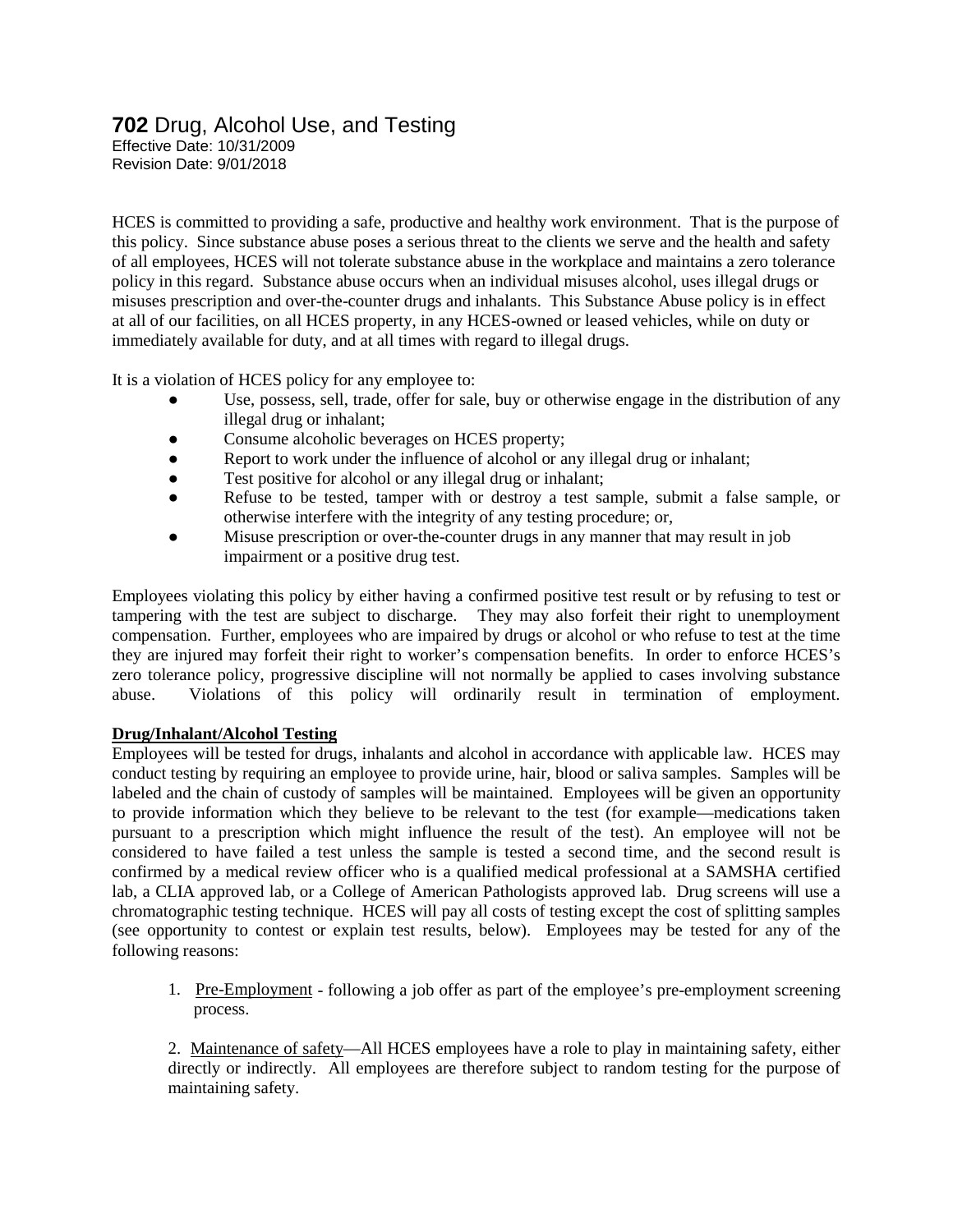## **702** Drug, Alcohol Use, and Testing (continued)

Effective Date: 10/31/2009 Revision Date: 11/30/2010, 12/29/2013,7/31/2017

> 3. Accident investigation—Employees involved in work-related accidents will be tested for drugs/alcohol. Post-accident testing will be by blood sample.

> 4. Misconduct investigation—All employees are subject to testing conducted as part of investigations into theft or other misconduct.

> 5. Impairment investigation—All employees are subject to testing to confirm possible impairment.

> 6. Deterrence—In order to deter drug/alcohol impairment, all employees are subject to random testing for drugs and alcohol.

> 7. Maintenance of quality of services: All employees are subject to random testing for the purpose of enabling HCES to maintain the quality of it services.

> 8. Maintenance of productivity: All employees are subject to random testing for the purpose of enabling HCES to maintain productivity.

> 9. Maintenance of security of property or information: All employees are subject to random testing for the purpose of maintaining security of property or information.

> 10. Fitness for duty - testing may be required as part of a fitness for duty medical examination. For example, testing may be conducted where required by law, regulation or established policy.

### **Self Referral**

Employees may avoid termination for violation of this policy by asking HCES for an unpaid leave of absence in order to obtain rehabilitation treatment for a substance abuse problem. HCES will require the employee to provide certification that he/she has completed the HCES-approved program prior to returning to work. The cost of the program will be borne by the employee and/or the employee's insurance provider having applicable coverage (if any). HCES does not promise that that the coverage available to employees through its group health plan will cover such programs. Once an employee has violated the policy, this option is no longer available. Substance abuse is a treatable condition, and HCES encourages any employee who thinks he or she may have a problem to obtain help before it becomes a disciplinary issue.

### **Opportunity to Contest or Explain Test Results**

Test results are evaluated by a Medical Review Officer. Employees may request that a split sample be subjected to independent testing. If an employee disputes the accuracy of a positive test result, the employee may challenge the result with the Medical Review Officer. The Medical Review Officer will consider any information offered by the employee in this regard. If the Medical Review Officer does not accept the employee's explanation for the challenged result, the test shall be reported back to HCES as positive.